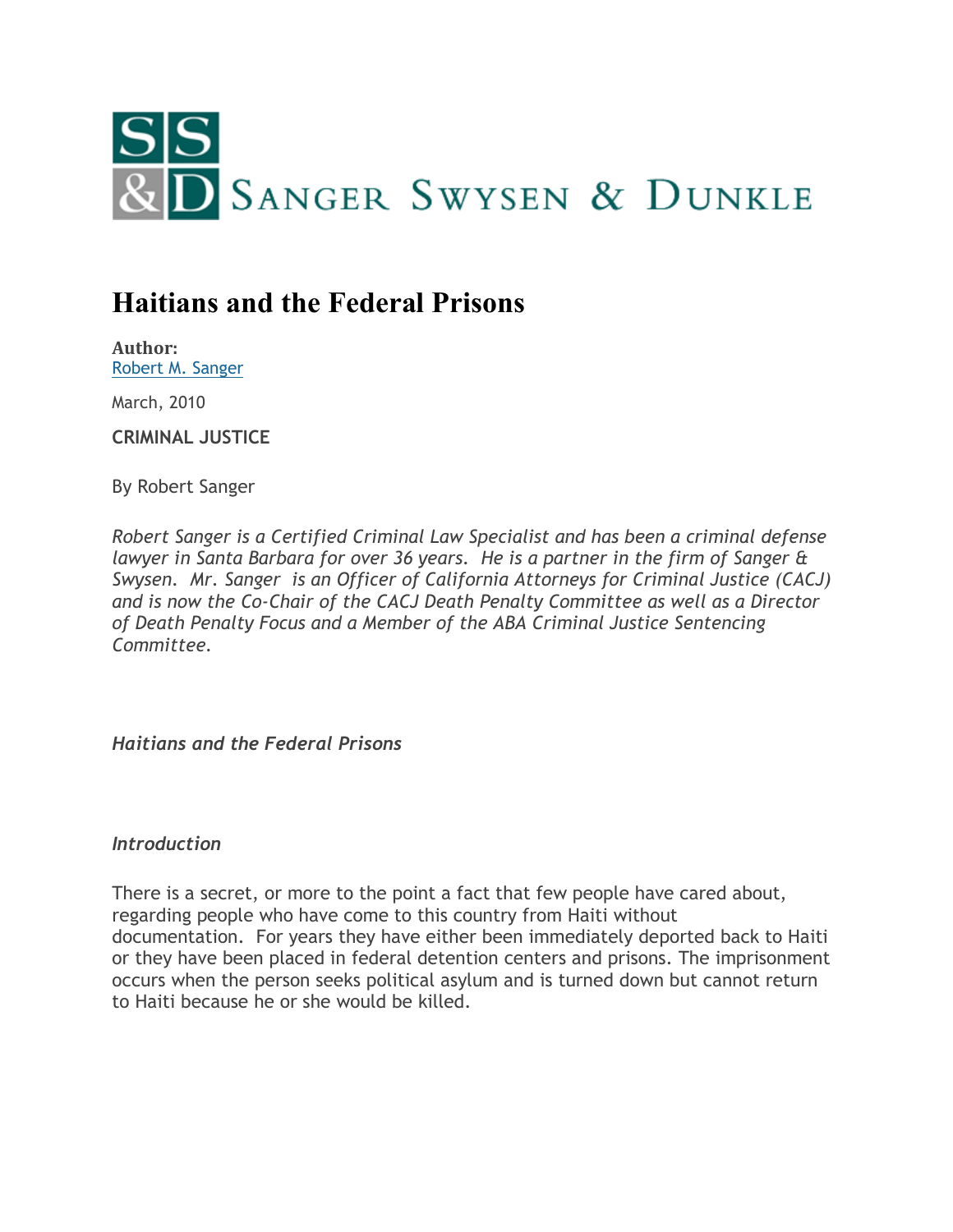So, there have been a tremendous number of Haitians being held in maximum security federal detention centers and prisons basically for immigration reasons. They are locked down 23 hours a day and they are treated just like murderers. Welcome to America. This has been going on for years and, with the earthquake disaster, it was thought there might be a change of policy.

There has been a temporary reprieve for some as a result of a decree in January of 2010, which allowed parole into the community pending an asylum determination but no discernible change in the asylum policies.

### *The Immigration Policies*

We know something about this because in the late 80's, we were confronted here in Santa Barbara with the transfer of the "Marielitos" – that is the people who came over from Cuba in the Mariel boatlift in 1980. They were housed in the United States Prison in Lompoc. You may recall that during this boatlift, it was said that Castro had emptied the Cuban prisons and let the prisoners leave with other refugees. There was a lot of confusion as to who the people were who ended up coming over here and what criminal or psychiatric record they actually had, if any. Many of them ended up not being allowed to enter the United States or they were allowed to enter and then were arrested for a petty offense and placed in federal prison for life.

It turned out that I was asked by the American Bar Association, through the State Bar, to head a committee to find representation for these individuals. Concurrently, the ACLU contacted our Santa Barbara Chapter, of which I happened to be the President at the time. The handwriting seemed to be on the wall so my office coordinated the *pro bono* representation of approximately 200 individuals. We had very few lawyer volunteers and most of the people who actually did the work were law students or lay people who worked under the supervision of a law professor or myself. In the end, I personally supervised well over 100 cases and handled dozens. In the first waive, we secured the release of over 100 people.

These people, Marielitos, were given hearings by the Department of Justice after long protests that predated their transfer to Lompoc. We were given a chance to put together a case for release. This involved interviewing the client, reviewing his prison files, contacting relatives, if any, or securing the sponsorship of an individual or organization. It often meant arranging for a job and a place to live. We would then do a brief and appear at a hearing in front of an INS Officer (now ICE), who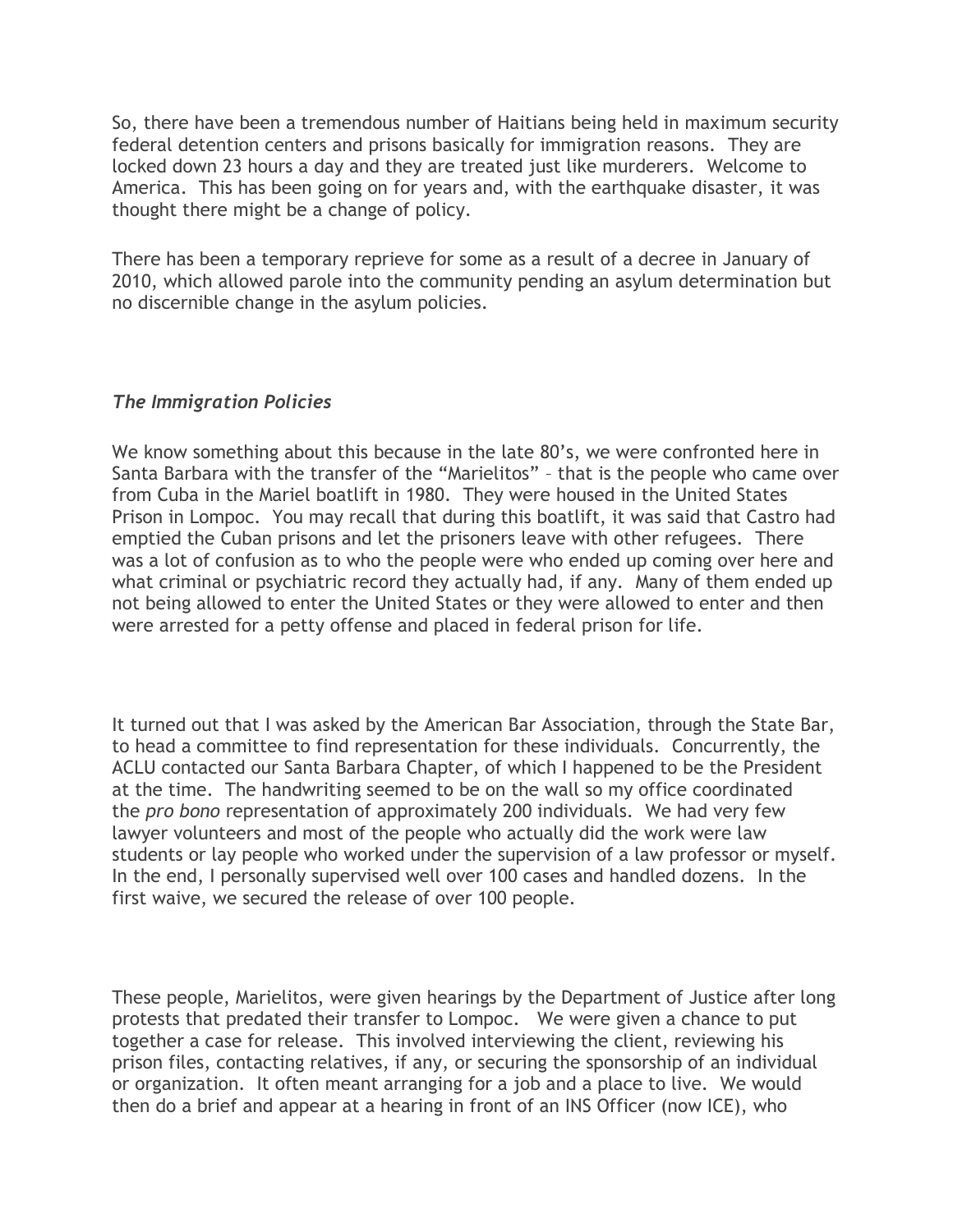sometimes was not too sympathetic. The hearing officer would write up his recommendations and send them to the DOJ from which there would be a written decision.

Due to the wonderful efforts of the volunteer lawyers, the law professors, the many law students and the lay people – and members of our staff – we had remarkable results. People went from years of being held in maximum security facilities to homes and jobs around the country.

Well, that fight took years. All the while, there were Haitians who were also in custody, under the same circumstances. They could not be returned to their country because they would be killed and the United States government would not parole them into society. There was no special hearing procedure like there was for the Marielitos. So they continued to stay in federal prison and some have remained there to this day.

## *Temporary Protective Status*

Haitian asylum seekers began arriving in the United States by boat in appreciable numbers as early as 1963. The numbers started becoming more significant in the 1970s and increased dramatically in 1980 and 1981. The Haitians were fleeing persecution and poverty. In response to the increase, in 1981 President Reagan entered into an agreement with the Haitian government and clamped down on undocumented Haitians. The Immigration and Naturalization Service, now Immigration, Customs Enforcement (ICE), changed its policy towards Haitians claiming asylum.

Refugees from many countries in turmoil qualify for Temporary Protective Status while their asylum claims are being processes. This results in release into the community for a period of up to 18 months during the processing period with the hope of a more permanent release. The Haitian government requested but was denied temporary protected status for its citizens in the U.S. after a series of hurricanes in 2008. Refugees from five nations can be granted temporary protected status. According to the Congressional Research Service, 300 Somalis have had that status since 1991, 500 Sudanese since 1997, 70,000 Hondurans and 3,500 Nicaraguans since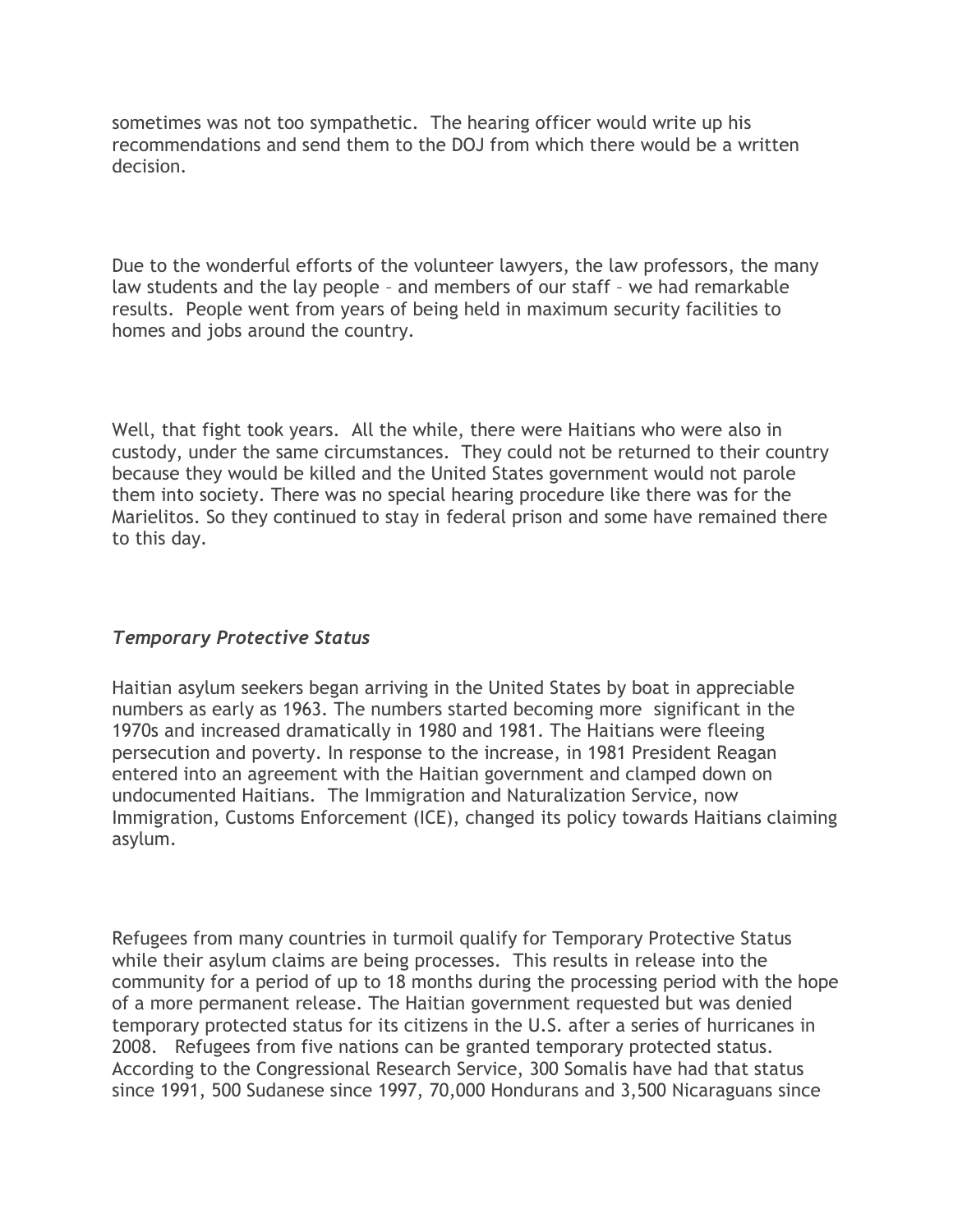1998, and 229,000 people from El Salvador received protection after a 2001 earthquake. The status is granted for 18 months or less but has been extended repeatedly because of insufficient recovery in those countries.

Refugees from Haiti have not qualified for this Status for years. Only on January 13, 2010 did Janet Napolitano, head of Homeland Security, grant Temporary Protective Status to Haitians who meet certain requirements. Nevertheless, this does not mean that there will be any change in the granting of asylum just that some people will be paroled into the country pending that determination.

Despite this change, Haitians currently coming to this country for relief are for the most part immediately turned back. There is little effort to determine if they qualify for asylum or, when there is an effort, it is perfunctory. People currently making it to shore who successfully make a prima facie claim for asylum are kept in custody if they are not summarily returned to Haiti.

## *The Criminal Justice System*

The criminal justice system is impacted by the incarceration of Haitian detainees. Just like the Cubans from the Mariel boat lift, they are often housed in federal prisons or in contract county jails. They are often subject to conditions that are marginal even for convicted murderers. They sometimes have only one hour out of their cells each day. There are stories of local jails which contract with the federal government who leave Haitian refugees sitting in windowless cells to be subjected to indignities that might well violate international law.

As of this writing, the federal government is contemplating opening part of Guantanamo Bay for Haitian refugees. It is claimed that the refugees will not be housed in the prison there and actually will be across the bay from the infamous "Gitmo" facility holding "enemy combatants." The relocation is intended to be temporary to deal with the results of the earthquake but, who knows?